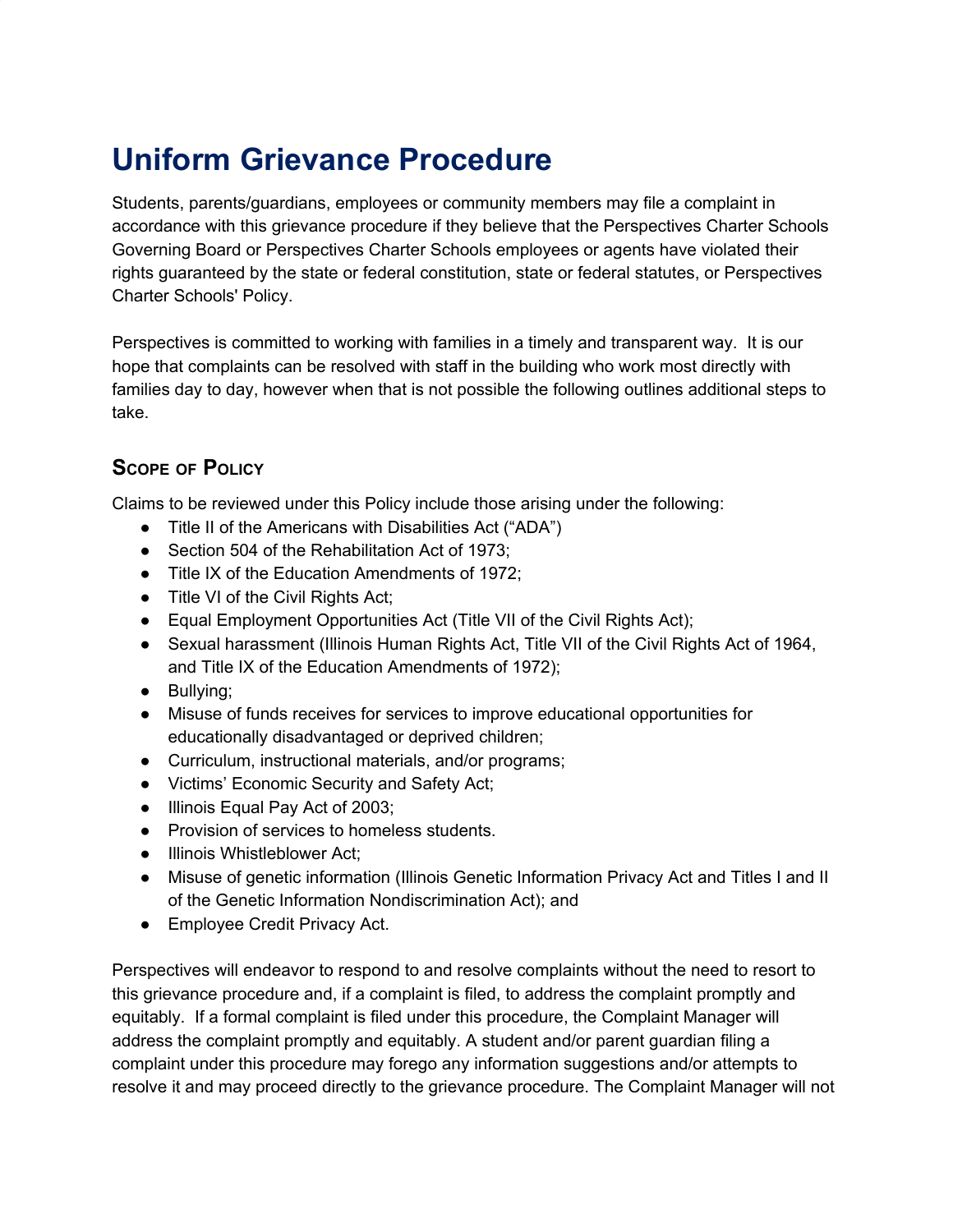require a student or parent/guardian complaining of any form of harassment to attempt to resolve allegations directly with the accused or the accused's parent/guardian; this includes mediation.

## **RIGHT TO PURSUE OTHER REMEDIES NOT IMPAIRED**

The right of a person to prompt and equitable resolution of a complaint filed hereunder shall not be impaired by the person's pursuit of other remedies (e.g. criminal complaints, civil actions, etc.). Use of this grievance procedure is not a prerequisite to the pursuit of other remedies and use of this grievance procedure does not extend any filing deadline related to the pursuit of other remedies. If a person is pursuing another remedy subject to a complaint under this policy, Perspectives will continue with a simultaneous investigation under this policy.

# **DEADLINES**

All deadlines under this procedure may be extended by the Complaint Manager as he or she deems appropriate. As used in this policy, school business days means days on which the Perspectives main office is open.

## **FILING <sup>A</sup> COMPLAINT**

A person (Complainant) who wishes to avail himself or herself of this grievance procedure may do so by filing a complaint with one of the designated Perspectives Complaint Managers, whose contact information is listed below. The Complainant shall not be required to file a complaint with a particular Complaint Manager and may request a Complaint Manager of the same gender. The Complaint Manager may request the Complainant to provide a written statement regarding the nature of the complaint or require a meeting with the parents/guardians of a student. The Complaint Manager may assist the Complainant in filing a complaint under this grievance procedure.

For bullying and cyber-bullying, the Complaint Manager shall process and review the complaint according to Perspectives' Bullying, Intimidation and Harassment Policy outlined in this handbook in addition to any response required by this policy.

## **INVESTIGATION**

The Complaint Manager will investigate the complaint, or appoint a qualified person to undertake the investigation on his or her behalf. The Complaint Manager shall ensure that both parties have an equal opportunity to present evidence during an investigation. If the Complainant is a student under 18 years of age, the Complaint Manager will notify his or her parents/guardians as they may attend any investigatory meetings in which their child is involved. The complaint or identity of the Complainant will not be disclosed except (1) as required by law, or (2) as necessary to fully investigate the complaint, or (3) as authorized by the Complainant.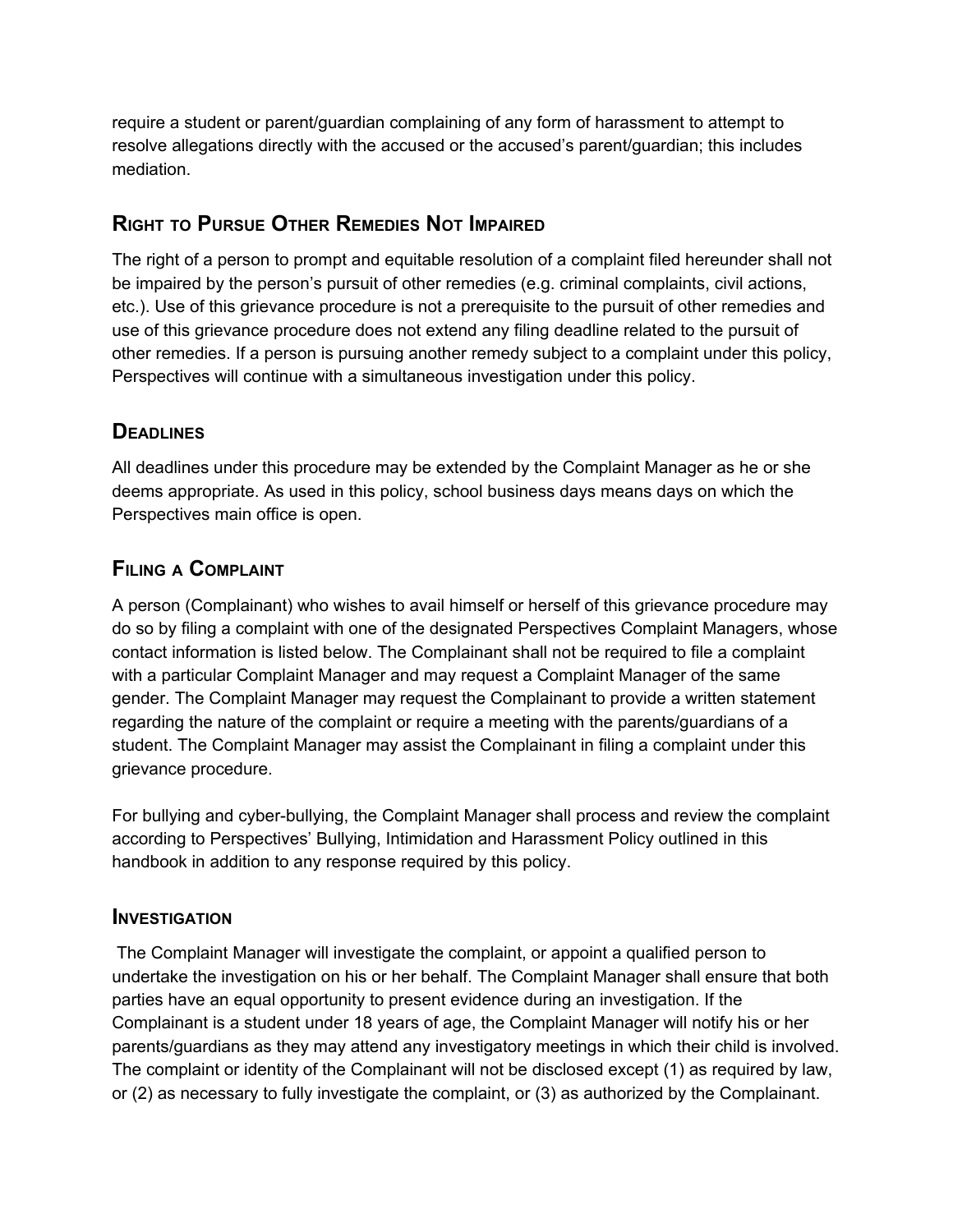The identify of any student witnesses will not be disclosed except: (1) as required by law or any collective bargaining agreement, or (2) as necessary to fully investigate the complaint, or (3) as authorized by the parent/guardian of the student witness or by the student if the student is 18 years of age of older.

The Complaint Manager will inform, at regular intervals, the person(s) filing the complaint under this procedure about the status of the investigation.

The Complaint Manager shall file a written report of his or her investigation findings with the Chief Executive Officer within thirty school business days of the date the complaint was filed. The Complaint Manager may request an extension of time.

If a complaint of sexual harassment contains allegations involving the Complaint Manager, the written report shall be filed with the Chief Executive Officer, who shall render a decision in accordance with the procedure set forth below. The Chief Executive Officer will keep the Board informed of all complaints.

## **DECISION AND APPEAL**

Within five school business days after receiving the Complaint Manager's report, the Chief Executive Officer shall mail his or her written decision to the Complainant and the accused via first class U.S. mail, as well as to the Complaint Manager. All decision shall be based on the preponderance of the evidence standard.

Within ten school business days after receiving the Chief Executive Officer's decision, the Complainant or the accused may appeal the decision to the Board by making a written request to the Complaint Manager.

The Complaint Manager shall promptly forward all materials relative to the complaint and appeal to the Board. Within thirty school business days, the Board shall affirm, reverse or amend the Chief Executive Officer's decision or direct the Chief Executive Officer to gather additional information.

Within five school business days of the Board's decision, the Chief Executive Officer shall inform the Complainant and the accused of the Board's action.

This grievance procedure shall not be construed to create an independent right to a hearing before the Chief Executive Officer or the Board. The failure to strictly follow timelines in this grievance procedure shall not prejudice any party.

After receipt of the Complaint Manager's investigation report, the Chief Executive Officer shall render a written decision, which shall be provided to the Complainant. In the event the Complainant is not satisfied with the decision, the Complainant may appeal the decision by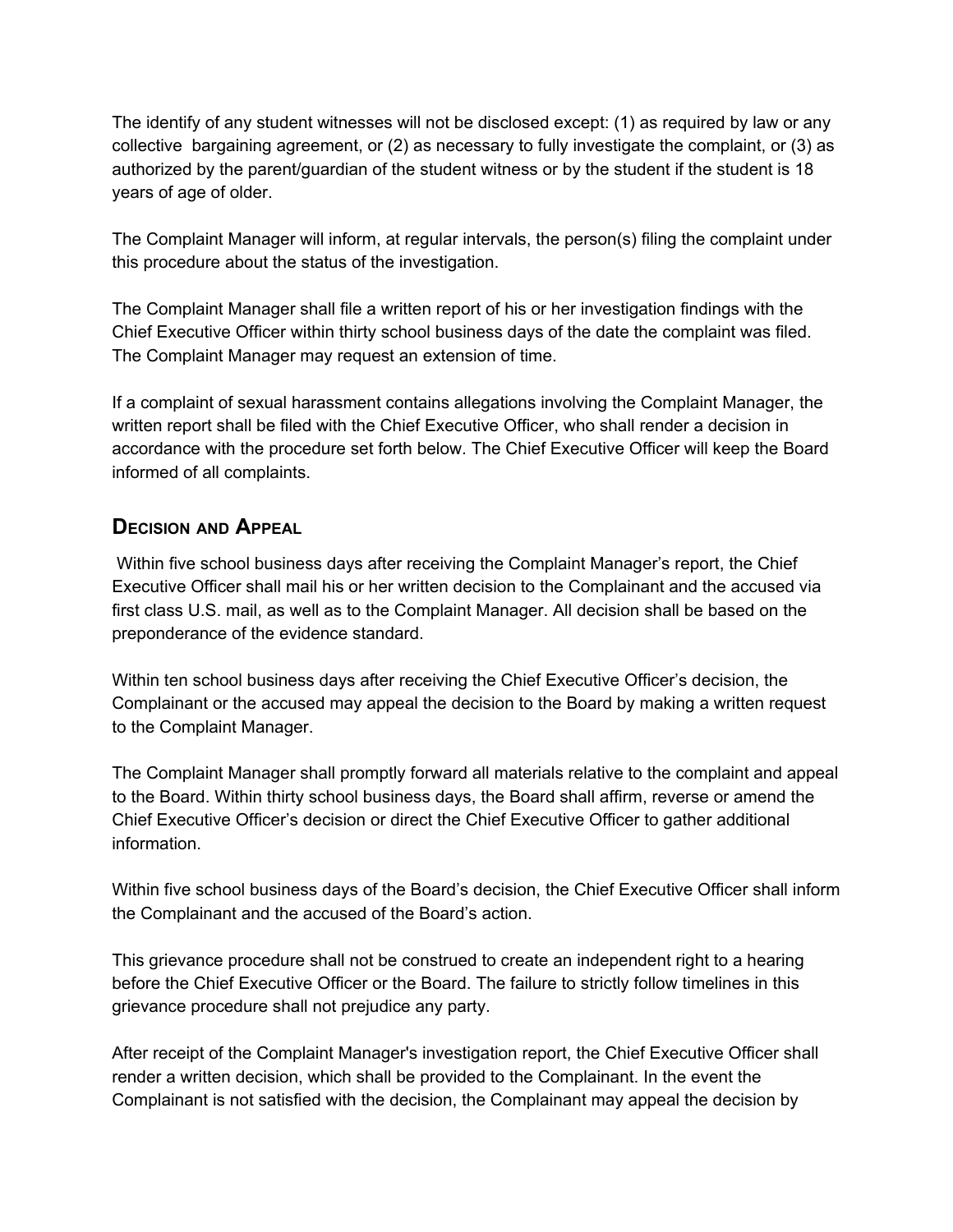making a written request to the Complaint Manager for review by the Chief Executive Officer. The Complaint Manager shall be responsible for forwarding all materials relative to the complaint and appeal to the Chief Executive Officer. Thereafter, the Chief Executive Officer shall render a written decision, which may affirm, modify, or reverse the Chief Executive Officer's decision. A copy of the Chief Executive Officer's decision shall be provided to the Complainant. This grievance procedure shall not be construed to create an independent right to a hearing before the Chief Executive Officer.

#### **Complaint Manager:**

Amy Gambrel Senior Director of Student Supports Perspectives Charter Schools 1530 S. State St. 2nd Floor Chicago, IL 60605 312-604-2200

# **Non-Discrimination, Aggressive Behavior, Bullying, and Harassment Policy**

## **POLICY #1: EQUAL EDUCATIONAL OPPORTUNITIES**

Equal educational and extracurricular opportunities shall be available for all students without regard to race, color, nationality, religion, sex, gender, sexual orientation, ancestry, gender identity, age, marital status, citizenship status, military status, unfavorable discharge from the military service, national origin or ancestry, physical or mental disability (including any mental, psychological or developmental disability including any autism spectrum disorder), status as homeless, or actual or potential marital or parental status, immigration status, order of protection status, including pregnancy, or any other protected category. Further, the District will not knowingly enter into agreements with any entity or any individual that discriminates against students on the basis of sex or any other protected status, except that Perspectives remains viewpoint neutral when granting access to school facilities. Any student may file a discrimination grievance by using the Uniform Grievance Procedure.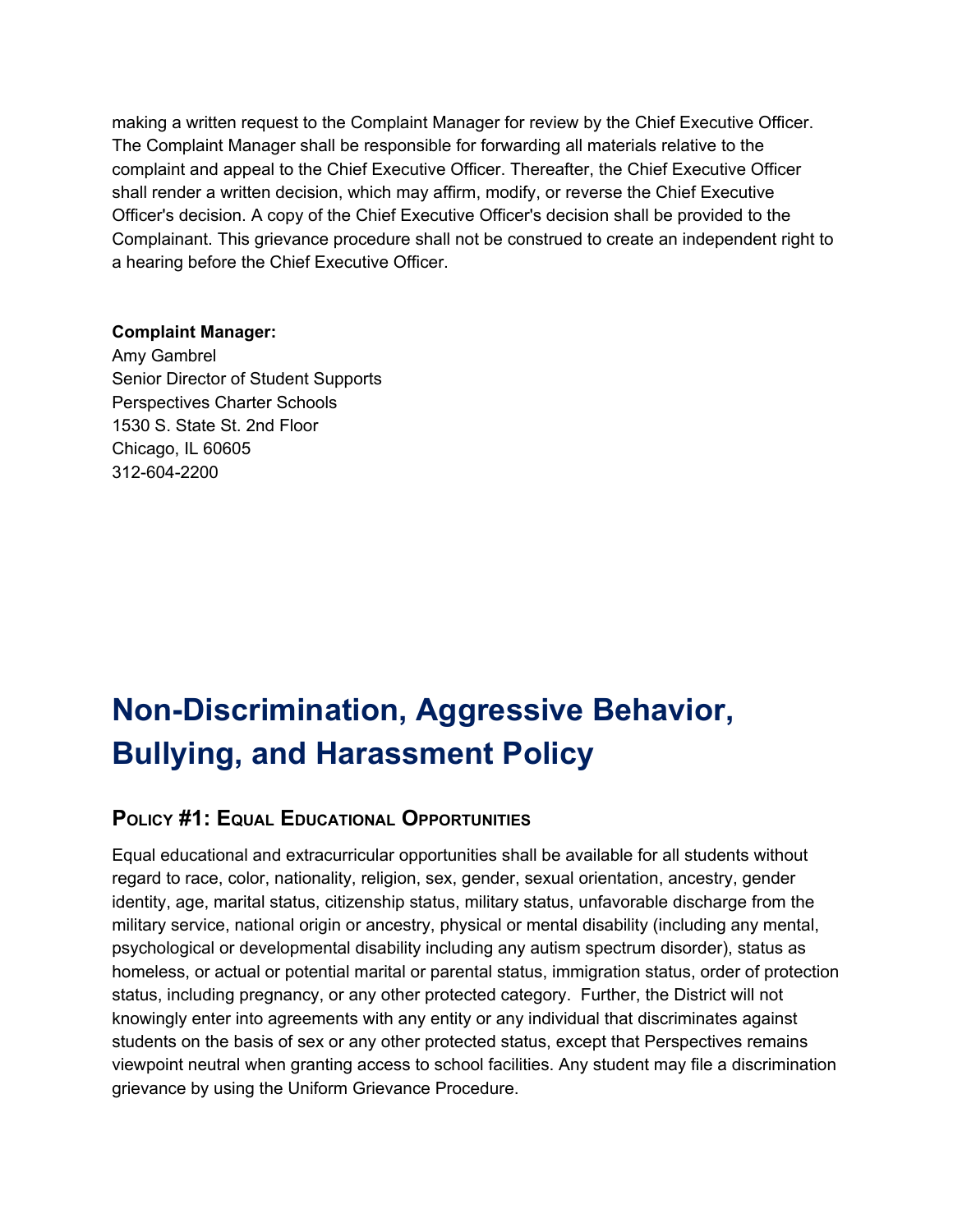No student shall, based on sex, sexual orientation, or gender identity be denied access to programs, activities, services or benefits or be limited in the exercise of any right, privilege, advantage, or denied equal access to educational and extracurricular programs and activities. Any student may file a sex equity complaint by using the Uniform Grievance Procedure. No student be subjected to harassment, intimidation, aggressive behavior, bullying or cyberbullying, whether verbal, physical, or visual, that occurs on school property, at all Perspectives sponsored events, field studies, internships, community action projects, all programs held at Perspectives Charter Schools or when a student's actions, whether on- or off-campus, affect the mission or operation of Perspectives Charter Schools, or otherwise have a nexus to school or impact on the school environment.

The Chief Executive Officer shall appoint a Nondiscrimination Coordinator, whom unless otherwise identified will be the Director of Human Resources. The Chief Executive Officer and Building Principal shall use reasonable measures to inform staff members and students of this policy and grievance procedure.

## **POLICY #2: HARASSMENT POLICY**

Bullying, Intimidation and Harassment is Strictly Prohibited

No person, including a Perspectives employee or agent, or student, shall harass, intimidate, or bully a student on the basis of actual or perceived: race; color; national origin; military status; unfavorable discharge status from military service; sex; sexual orientation; gender identity; gender related identity or expression; ancestry; age; religion; physical or mental disability; order of protection status; status of being homeless; actual or potential marital or parental status, including pregnancy; association with a person or group with one or more of the aforementioned actual or perceived characteristics; or any other distinguishing characteristic. Perspectives will not tolerate harassing, intimidating conduct, or bullying whether verbal, physical, sexual, or visual, that affects the tangible benefits of education, that unreasonably interferes with a student's educational performance, or that creates an intimidating, hostile, or offensive educational environment. Examples of prohibited conduct include name calling, using derogatory slurs, stalking, sexual violence, causing psychological harm, threatening or causing physical harm, threatened or actual destruction of property, or wearing or possessing items depicting or implying hatred or prejudice of one of the characteristics stated above.

#### **Sexual Harassment**

Sexual harassment of students is prohibited. This includes any person, including a district employee, agent, or student, who engages in sexual harassment when he/she makes sexual advances, requests sexual favors, and/or engages in other verbal or physical conduct, including sexual violence, or any action that of a sexual nature that: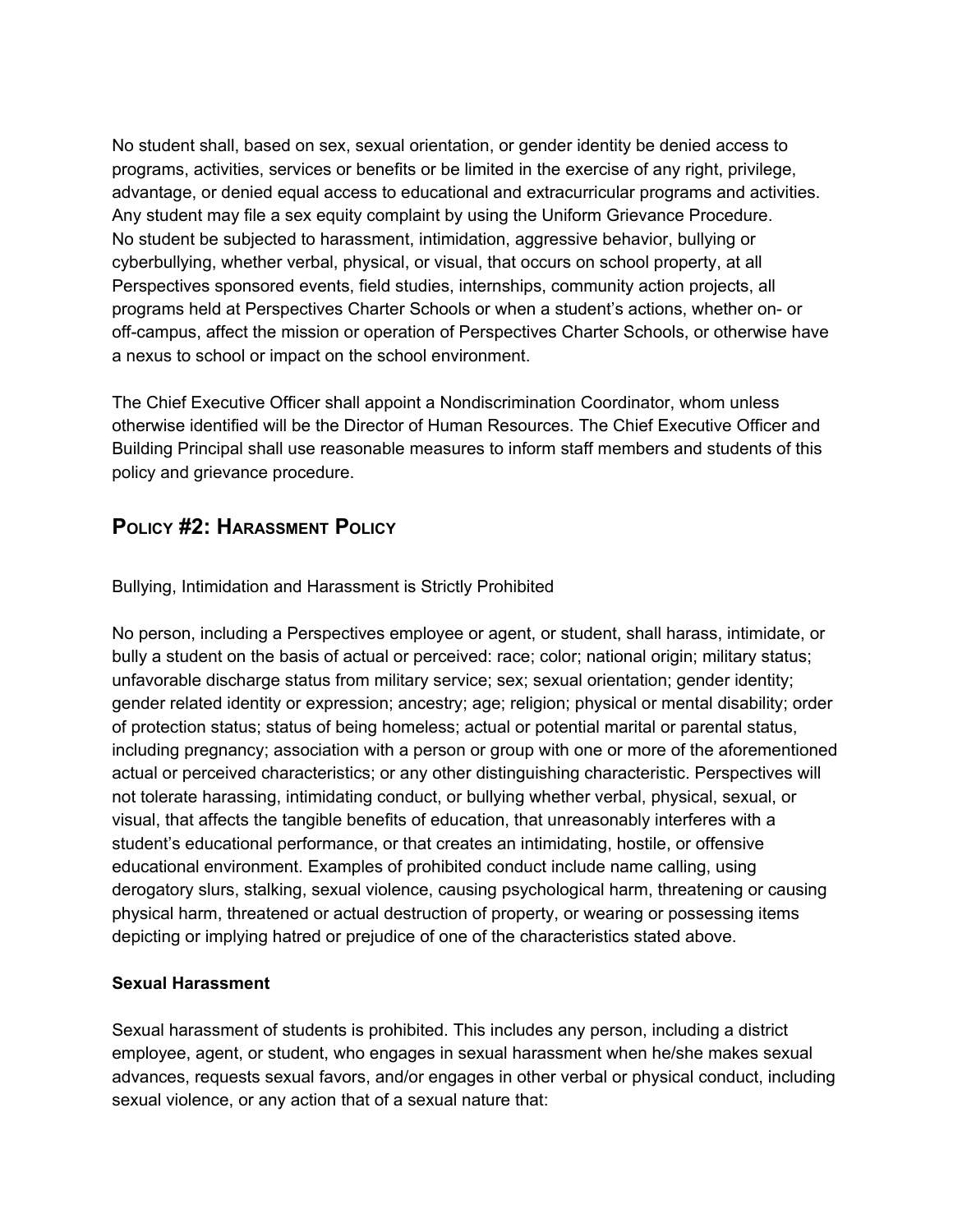- Denies or limits the provision of educational aid, benefits, services or treatment; or
- That makes such conduct a condition of the student's academic status; and

Has the purpose or effect of:

- Substantially interfering with a student's educational environment;
- Creating an intimidating, hostile, or offensive educational environment;
- Depriving a student of educational aid, benefits, services or treatment; or
- Making submission to or rejection of such conduct the basis for academic decisions affecting a student.

The terms intimidating, hostile and offensive include conduct that has the effect of humiliation, embarrassment or discomfort. Examples of sexual harassment include touching, crude jokes or pictures, discussions of sexual experiences, teasing related to sexual characteristics, and spreading rumors related to a person's alleged sexual activities. The term sexual violence includes a number of different acts which include, but are not limited to, rape, sexual assault, sexual battery, sexual abuse, and sexual coercion.

## **MAKING <sup>A</sup> COMPLAINT AND ENFORCEMENT**

Students are encouraged to report claims or incidences of bullying, harassment, sexual harassment, or any other prohibited conduct to the Nondiscrimination Coordinator, School Principal, Assistant Principal, Dean of Students, or a Complaint Manager. A student may choose to report to a person of the student's same sex. Complaints will be kept confidential to the extent possible given the need to investigate. Students who make good faith complaints will not be disciplined.

An allegation that a student is a victim of any prohibited conduct perpetrated by another student shall be referred to the School Principal, Assistant Principal, or Dean of Students for appropriate action.

Any Perspectives employee who is determined, after an investigation, to have engaged in conduct prohibited by this policy will be subject to disciplinary action up to and including discharge. Any Perspectives student who is determined, after an investigation, to have engaged in conduct prohibited by this policy will be subject to disciplinary action, including but not limited to, suspension and expulsion consistent with the discipline policy. Any person making a knowingly false accusation regarding prohibited conduct will likewise be subject to disciplinary action up to and including discharge with regard to employees or suspension and expulsion with regard to students.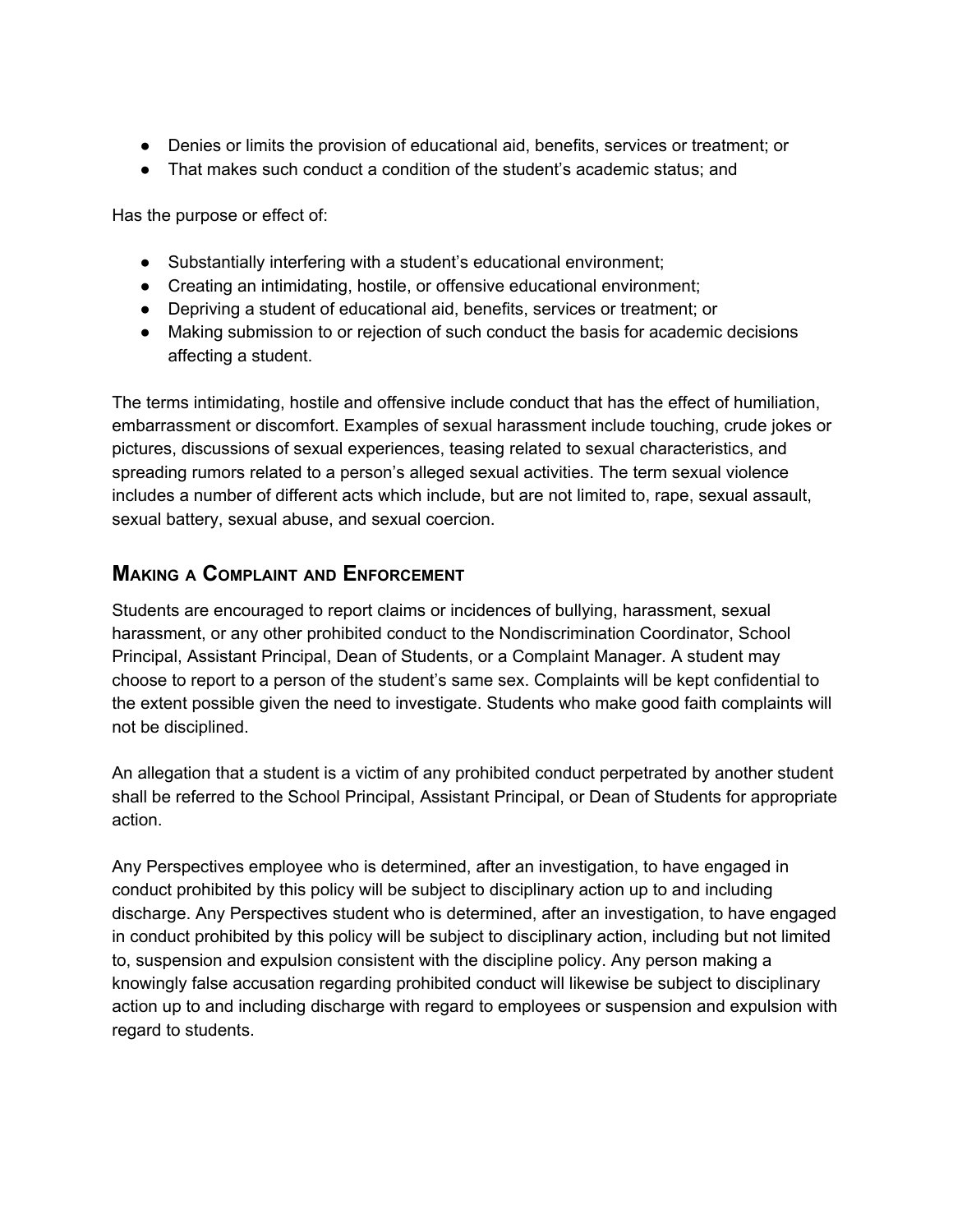Non-Discrimination Coordinator and Complaint Manager:

#### **Non-Discrimination Coordinator**

Ana Abonce **Senior** Director of Human Resources Perspectives Charter Schools 1530 S. State St. 2nd Floor Chicago, IL 60605 312-604-2200

#### **Complaint Manager**

Amy Gambrel **Senior** Director of Student Supports Perspectives Charter Schools 1530 S. State St. 2nd Floor Chicago, IL 60605 312-604-2200

## **AGGRESSIVE BEHAVIOR**

Aggressive behavior includes behavior in which an individual student or a group of students, through the improper use of real or perceived power, or the use of threats, extortion, exclusion, or by any other method, inflicts, attempts, or intends to inflict, either physical or psychological harm on another student or group of students.

# **POLICY #3: PREVENTION OF AND RESPONSE TO BULLYING, INTIMIDATION AND HARASSMENT**

Bullying, intimidation and harassment diminish a student's ability to learn and a school's ability to educate. Preventing students from engaging in these disruptive behaviors and providing all students equal access to a safe, non-hostile learning environment are important goals of Perspectives.

Bullying on the basis of actual or perceive race, color, national origin, military status, unfavorable discharge from the military service, sex, sexual orientation, gender identity, gender related identity or expression, ancestry, age, religion, physical or mental disability, order of protection status, status of being homeless, or action or potential marital or parental status, including pregnancy, association with a person or group with one or more of the aforementioned actual or perceived characteristics, or any other distinguishing characteristic is prohibited in each of the following situations:

During any school sponsored education program or activity;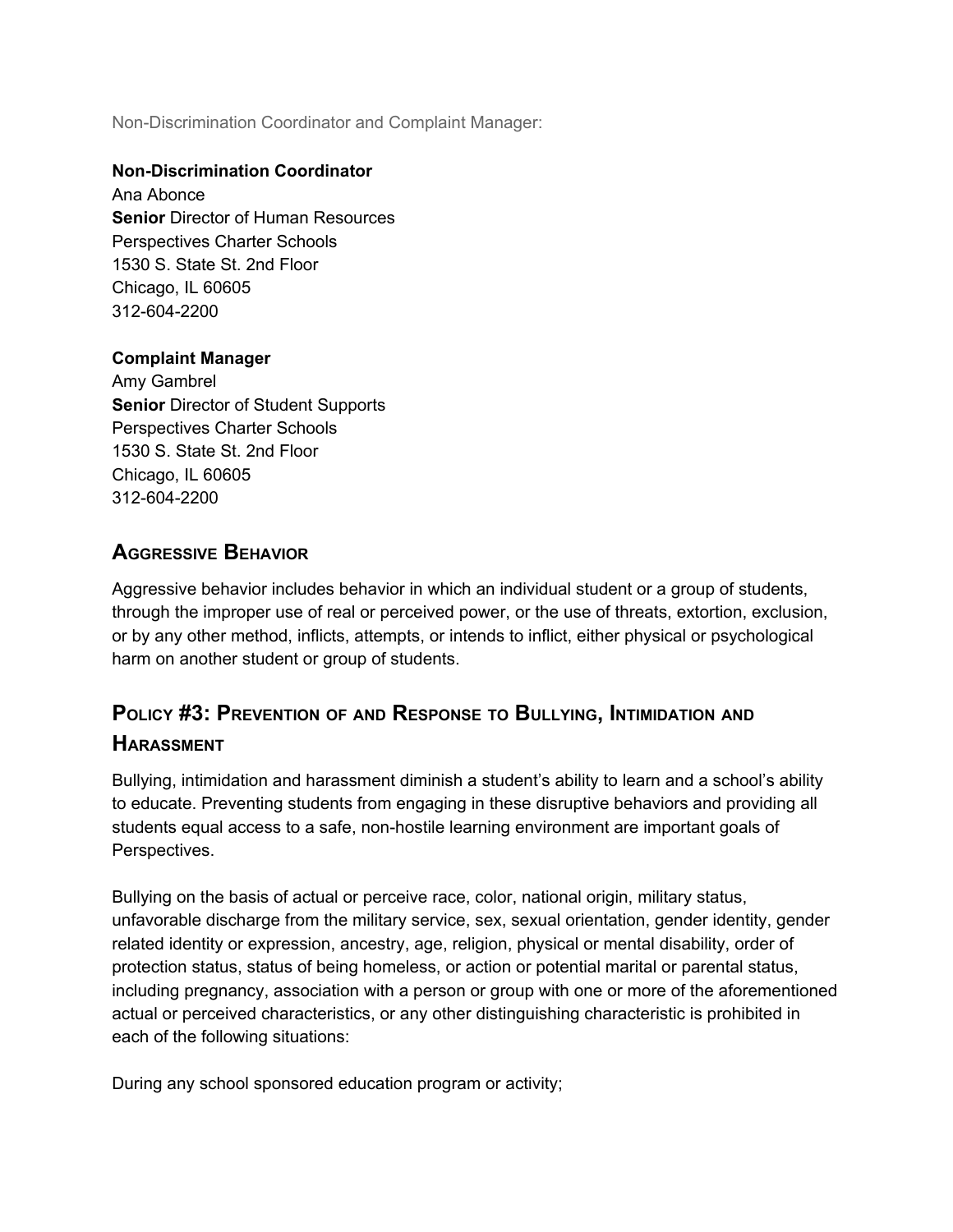While in school, on school property, on school buses or other school vehicles, at designated school bus stops waiting for the school bus, or at school-sponsored or school sanctioned events or activities;

- Through the transmission of information from a school computer, a school computer network, or other similar electronic school equipment;
- Through the transmission of information from a computer that is access at a non-school-related location, activity, function or program or from the use of technology or an electronic device that is not owned, leased or used by the School District or a school if the bullying causes a substantial disruption to the educational process or orderly operation of a school. This applies only when a school administration or teacher receives a report that bullying through this means has occurred; it does not require staff members to monitor any non-school-related activity, function or program.

### Bullying Defined

Bullying includes cyber-bullying. Bullying is defined as any severe or pervasive physical or verbal act or conduct, including communications made in writing or electronically, directed towards a student or students that has, or can be reasonably predicted to have, the effect of one or more of the following:

- Placing the student or students in reasonable fear of harm to the student's or students' person or property;
- Causing a substantially detrimental effect on the student's or students' physical or mental health;
- Substantially interfering with the student's or students' academic performance; or
- Substantially interfering with the student's or students' ability to participate in or benefit from the services, activities, or privileges provided by a school.

Bullying on the basis of actual or perceived race, color, religion, sex, national origin, ancestry, age, marital status, physical or mental disability, military status, sexual orientation, gender-related identity or expression, unfavorable discharge from military service, association with a person or group with one or more of the aforementioned actual or perceived characteristics, or any other distinguishing characteristic is also prohibited.

Bullying may involve any of the following: physical, verbal, or psychological attacks, intimidation, sexual harassment or sexual violence directed against another individual or writings, messages or pictures delivered using multimedia communications or devices, harassment, threats, stalking, theft, public humiliation, destruction of property, or retaliation for asserting or alleging an act of bullying. Physical bullying includes, but is not limited to, punching, shoving, poking, or hair pulling. Verbal or psychological bullying includes, but is not limited to, name calling, teasing, gossip, humiliation, threats, manipulating social relationships, engaging in social exclusion, or other similar behaviors, whether engaged directly toward the target of such behavior, or through third parties.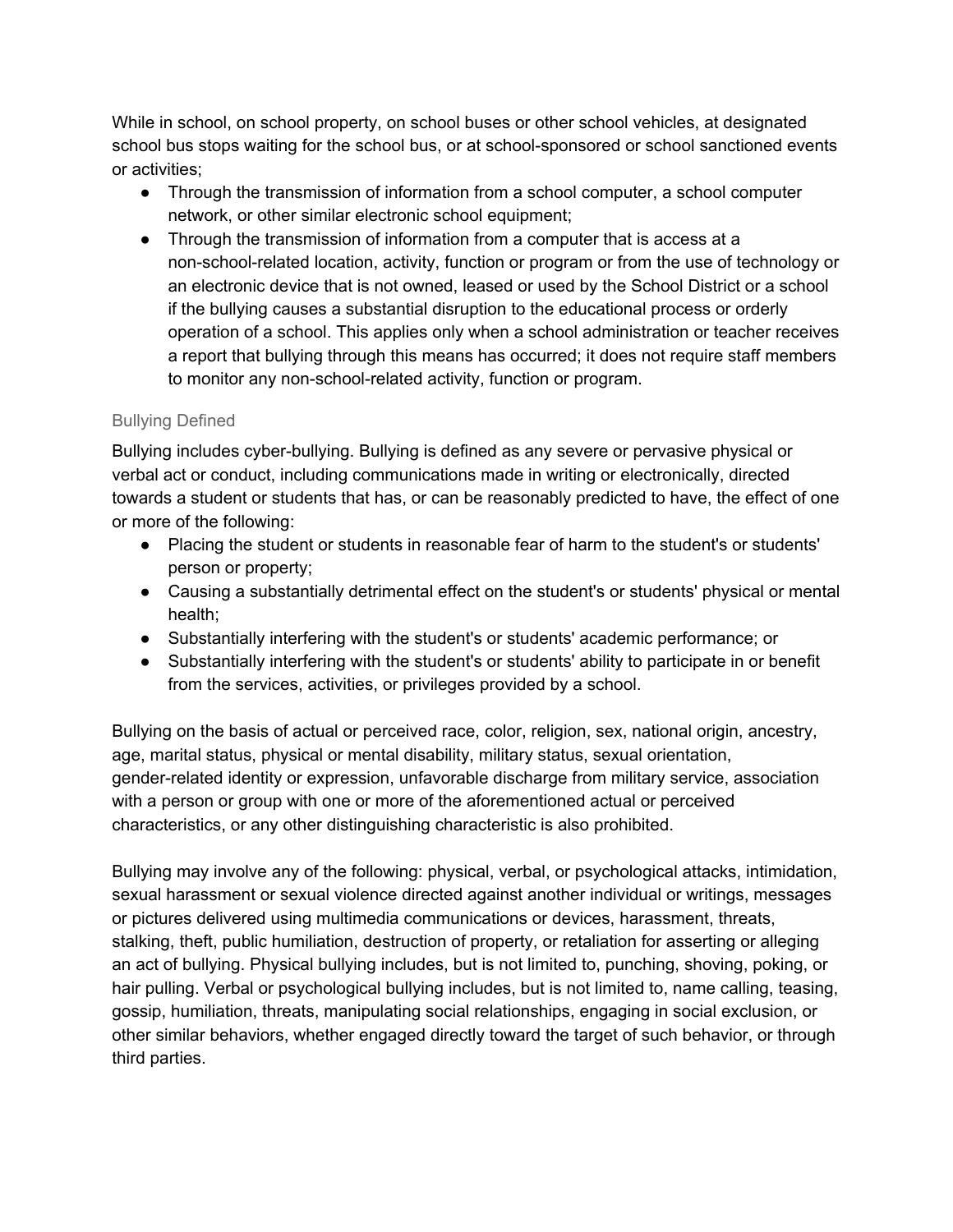#### Cyberbullying Defined

Cyberbullying includes the use of technology or any electronic communication including without limitation any transfer of signs, signals, writing, images, sounds, data or intelligence of any nature transmitted in whole or in part by a wire, radio, electromagnetic system, photo-electronic system, or photo-optical system, including without limitation email messages Internet communications, instant messaging, or facsimile communications. Cyberbullying includes the creation of a webpage or weblog in which the author assumes the identity of another person or the knowing impersonation of another person as the author of posted content or messages if the creation or impersonation creates any of the effects enumerated in the definition of bullying. Cyberbullying also includes the distribution by electronic means of a communication to more than one person or the posted of material on an electronic medium that may be accessed by one or more persons if the distribution or posting creates any of the effects enumerated in the definition of bullying.

#### Response to Bullying

Students who engage in cyberbullying off-campus may be subject to discipline if the conduct affects the mission and/or operation of Perspectives Charter Schools, or otherwise have a nexus to school or a school activity, which includes after school events.

Perspectives Charter Schools works to prevent bullying of all kinds and provide a safe space for students. All Perspectives Employees who witness bullying or school violence, or who possess reliable information that would lead a reasonable person to suspect that a person is a target of bullying must:

Intervene immediately in a manner that is appropriate to the context and ensures the safety of all persons involved. Report the incident of bullying or retaliation to the Principal/Designee as soon as practicable, but within 24 hours via a Bullying Complaint form and cooperate fully in an investigation of the incident and implementation of a safety plan developed by the Principal/Designee.

Parents and students should report Perspectives Charter Schools Employees who are contributing to, commenting on and engaging in fighting, bullying, and in appropriate activities via social media.

Students are encouraged to immediately report bullying. A report may be made orally or in writing to the Complaint Manager or any staff member with whom the student is comfortable speaking. Anyone, including staff members and parents/guardians, who has information about actual or threatened bullying is encouraged to report it to the Complaint Manager or any staff member. Anonymous reports are also accepted.

Consistent with federal and state laws and rules governing student privacy rights, the School Principal, or designee, shall promptly inform the parents/guardians of every student involved in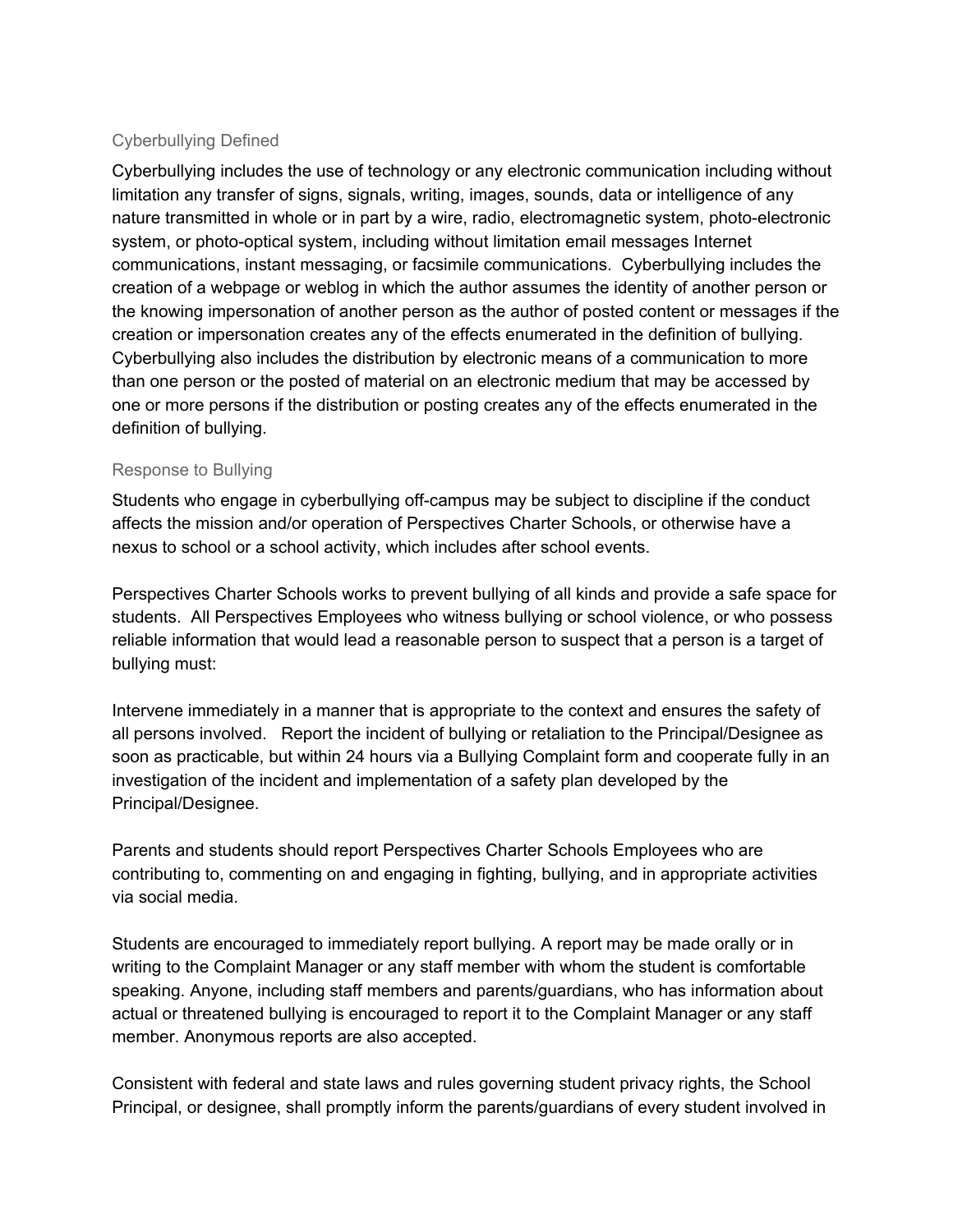an alleged incident of bullying and discuss, as appropriate, the availability of social work services, counseling, school psychological services, other interventions, and restorative measures.

The School Principal, or designee, shall promptly investigate and address reports of bullying by, among other things:

- Making all reasonable efforts to complete the investigation within ten school days after the date the report of a bullying incident was received and taking into consideration additional relevant information received during the course of the investigation about the reported bullying incident;
- Involving appropriate school support personnel and other staff persons with knowledge, experience and training on bullying prevention, as deemed appropriate, in the investigation process;
- Consistent with federal and state law rules governing student privacy rights, providing parents/guardians of the students who are parties to the investigation information about the investigation and an opportunity to meet with the Principal or school administrator or his or her designee to discuss the investigation, the findings of the investigation, and the actions taken to address the reported incident of bullying.

The School Principal or designee shall investigate whether a reported incident of bullying is within the permissible scope of Perspectives' jurisdiction and shall require Perspectives to provide the victim with information regarding services that are available from Perspectives and from community resources, such as counseling, support services, and other programs.

The School Principal or designee shall use interventions to address bullying, that may include, but are not limited to, school social work services, restorative measures, and social emotional skill building, counseling, school psychological services, and community based services.

A reprisal or retaliation who reports an act of bullying is prohibited. A student's act or reprisal or retaliation will be treated as bullying for purposes of determining any consequences or other appropriate remedial actions.

A student will not be punished for reporting bullying or supplying information, even if the District's investigation concludes that no bullying occurred. However, knowingly making a false accusation or providing knowingly false information will be treated as bullying for the purposes of determining any consequences or other appropriate remedial actions.

#### Discipline for Policy Violation

Aggressive behavior, bullying, cyberbullying, or harassment, constitutes negative behaviors that are aligned to Perspectives Charter Schools Student Code of Conduct. Students, who engage in aggressive behavior, bullying, or harassment, will be subject to discipline in accordance with